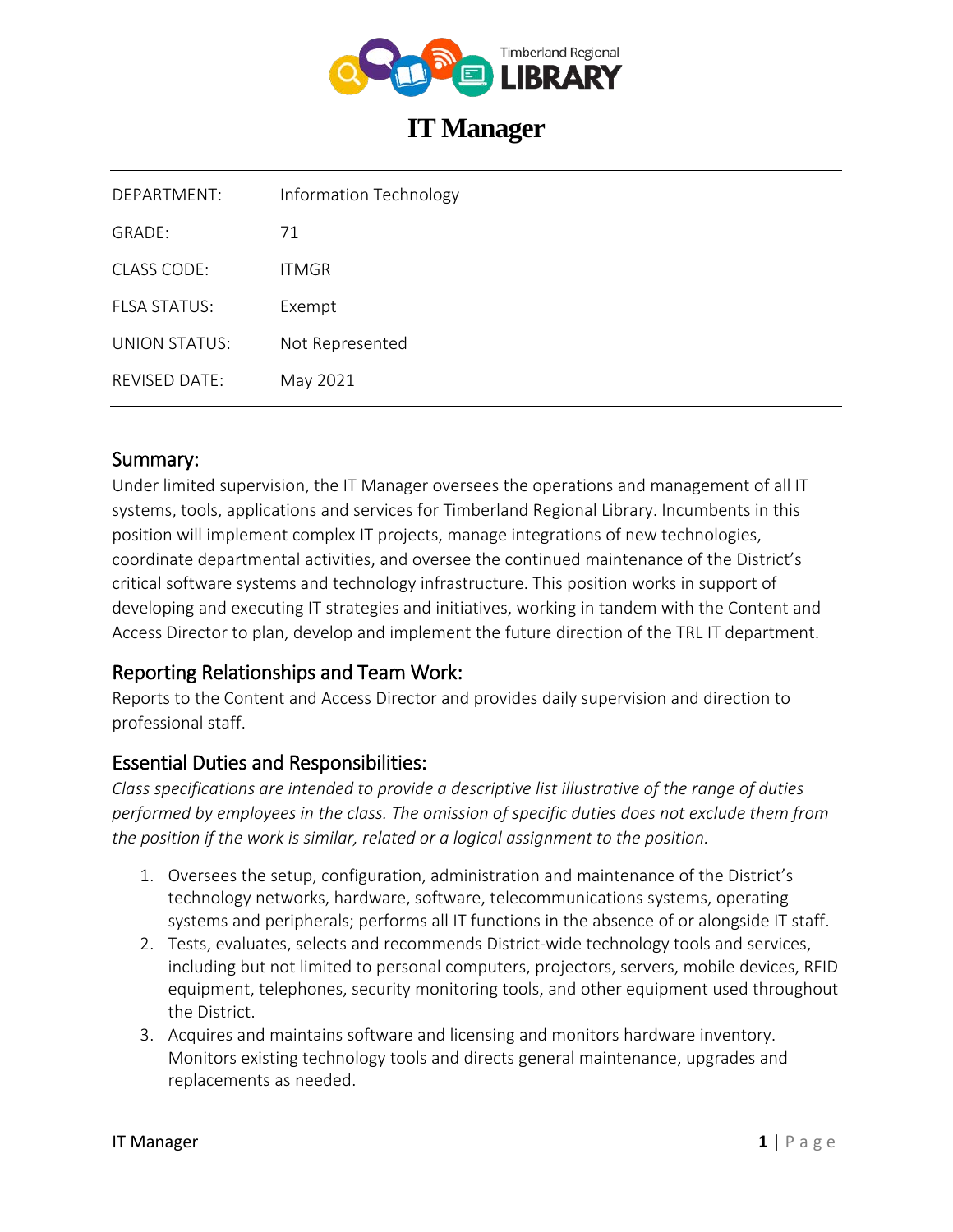- 4. Manages the District's network security systems; directs the response to, investigation and evaluation of current internet security threats and applies access controls, anti-malware and unified threat management tools to minimize/eliminate potential threats to the District's systems.
- 5. Determines information requirements, boundaries and priorities for new projects; evaluates current system capacities and future equipment and system acquisitions.
- 6. Engages internal and external stakeholders regularly regarding IT activities; assesses the local IT environment and the District's needs in conjunction with the Washington State Library and other partner institutions. Regularly monitors stakeholder perceptions and satisfaction with District IT service.
- 7. Plans and prepares technology budgets by providing estimates for needs and resources. Works closely with E-Rate consultant to plan, provide documentation, and manage E-Rate eligible RFPs and purchasing.
- 8. Oversees the preparation of statistical reports on usage, districtwide trends and operations.
- 9. Reviews, revises, develops and implements standards, policies and procedures in the areas of network, hardware and software acquisitions as well as the use, operations and security of the District's network, computers and data. Contributes to strategic planning as directed by the Content and Access Director and guides development of the District's Technology plan, Network Continuity and Disaster Recovery Plans. Oversees PCI compliance.
- 10. Seeks out trends and emerging technologies, developments and innovations that impact public libraries; monitors changes in regulations and technologies that may impact district operations and researches emerging tools and enhancements for use in a library setting.
- 11. Participates on local and district-wide committee and performs other duties as assigned or required.

## Core Skills and Qualities:

*Employees are expected to demonstrate the following qualities at all times:*

- 1. Establish and maintain effective working relationships with internal staff, outside organizations, and the general public.
- 2. Positively reflect TRL's mission, vision, and values to the staff and public.
- 3. Effective organizational and time management skills, including the ability to multitask, manage multiple projects at the same time and adapt to changing priorities to meet demands of the department.
- 4. Communicate effectively verbally and in writing.
- 5. Demonstrate quality customer service.
- 6. Exhibit reliability and dependability. Demonstrate punctuality and regular and consistent attendance.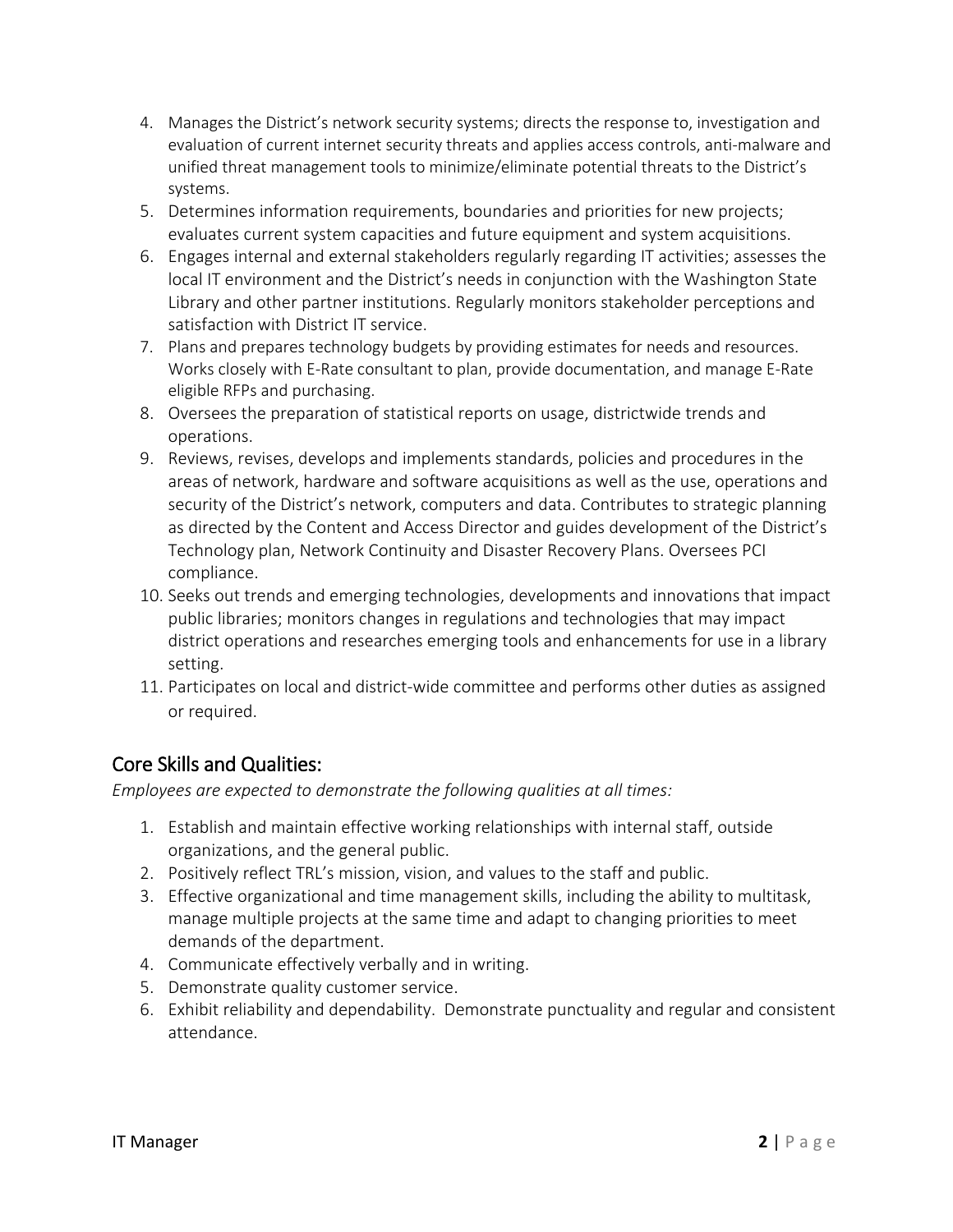## Required Knowledge, Skills, and Abilities:

*Employees are expected to perform or possess the following:*

- 1. Principles and practices of computer science.
- 2. Knowledge of information systems development, including analysis, design, development, implementation, maintenance and documentation.
- 3. Strategic planning and management of IT systems for library organizations.
- 4. Ability to present and facilitate the understanding of complex technical information to non-technical audiences.
- 5. Skill in prioritizing and managing projects.
- 6. Skill in working with a diversity of individuals.
- 7. Ability to communicate effectively and work as a member of a service-oriented team.

#### Technology Requirements:

- Microsoft Windows desktop and Server Administration.
- Firewall, router and switch network administration.
- Cloud systems administration.
- Systems administration processes and procedures.
- Library computer systems, databases, and networks.
- Various software applications common to library systems
- Methods for installing and maintaining PC's, printers and other computer equipment.
- Methods for troubleshooting technical hardware and software issues.
- Computer virus protection and security tools.
- Coordinating and performing a variety of systems administration functions for a large library system.
- Ensuring the effective operation, backup, and security of library computer systems.
- Installing, maintaining, and administering computers, servers, and related peripherals.
- Troubleshooting hardware, software, and networking issues.
- Providing onsite and telephone technical support in relation to computer systems, hardware and software.
- Repairing PC's, printers and scanners.
- Establishing and maintaining effective working relationships with library and department staff, vendors, and patrons.
- Writing documentation on systems and procedures.

### Education and Experience:

Bachelor's Degree in computer science, information technology, systems engineering or related field, and five (5) years of increasing responsible experience, to include a minimum of one (1) year of experience planning for and providing work direction to others; OR an equivalent combination of education and experience.